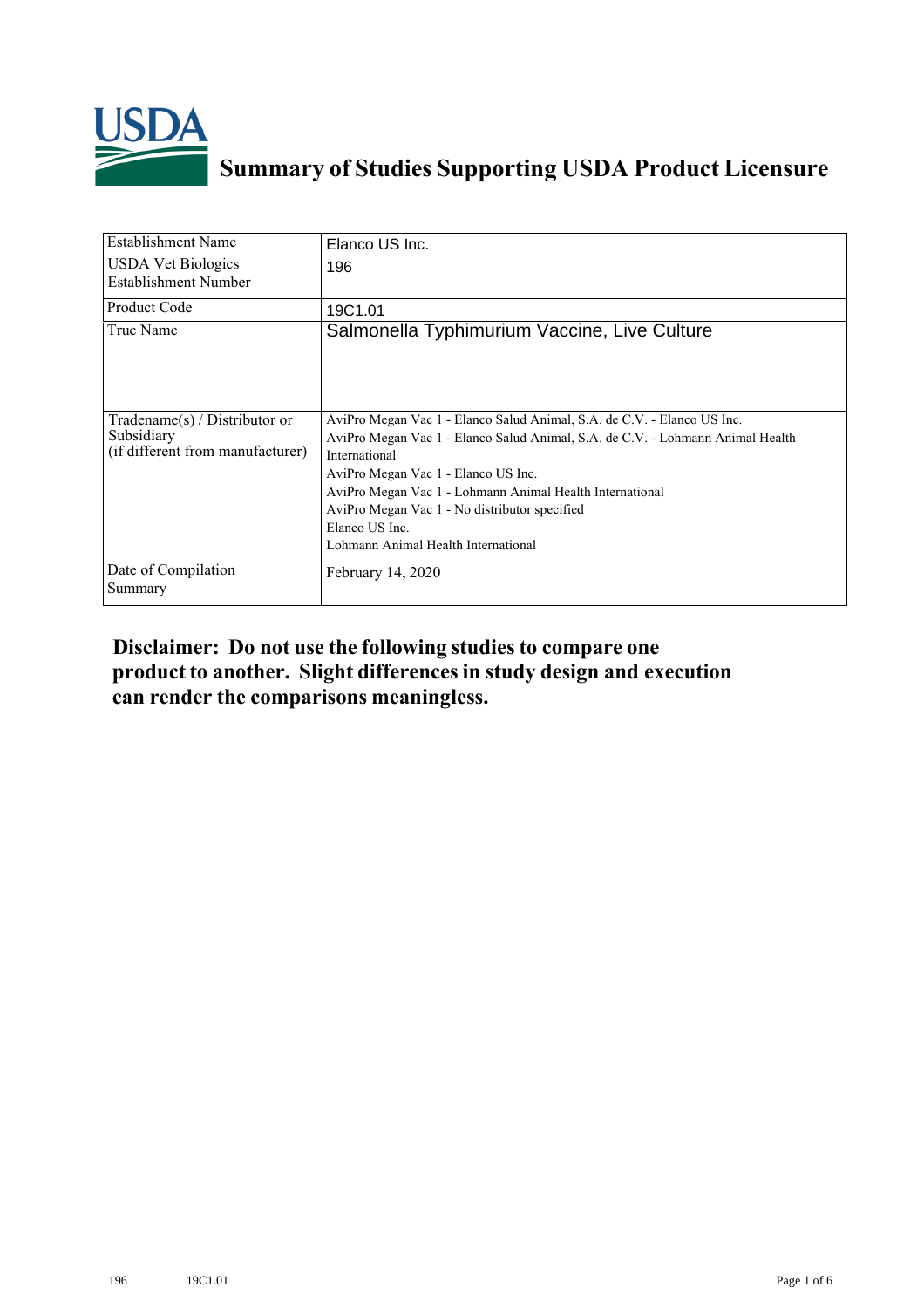| <b>Study Type</b>             | Efficacy                                                                                                                                                                                                                                                                                                                    |
|-------------------------------|-----------------------------------------------------------------------------------------------------------------------------------------------------------------------------------------------------------------------------------------------------------------------------------------------------------------------------|
| <b>Pertaining to</b>          | Salmonella Typhimurium                                                                                                                                                                                                                                                                                                      |
| <b>Study Purpose</b>          | To demonstrate efficacy against S. enteritidis for colonization of<br>the crop, digestive system, including the ceca                                                                                                                                                                                                        |
| <b>Product Administration</b> | Coarse spray at day-of-age followed by a second vaccination at                                                                                                                                                                                                                                                              |
|                               | 2 weeks of age by the drinking water route                                                                                                                                                                                                                                                                                  |
| <b>Study Animals</b>          | Chicken                                                                                                                                                                                                                                                                                                                     |
| <b>Challenge Description</b>  |                                                                                                                                                                                                                                                                                                                             |
| Interval observed after       |                                                                                                                                                                                                                                                                                                                             |
| challenge                     |                                                                                                                                                                                                                                                                                                                             |
| <b>Results</b>                | Study data were evaluated by USDA-APHIS prior to product<br>licensure and met regulatory standards for acceptance at the time<br>of submission. No data are published because this study was<br>submitted to USDA-APHIS prior to January 1, 2007, and APHIS<br>only requires publication of data submitted after that date. |
| <b>USDA Approval Date</b>     | September 5, 2005                                                                                                                                                                                                                                                                                                           |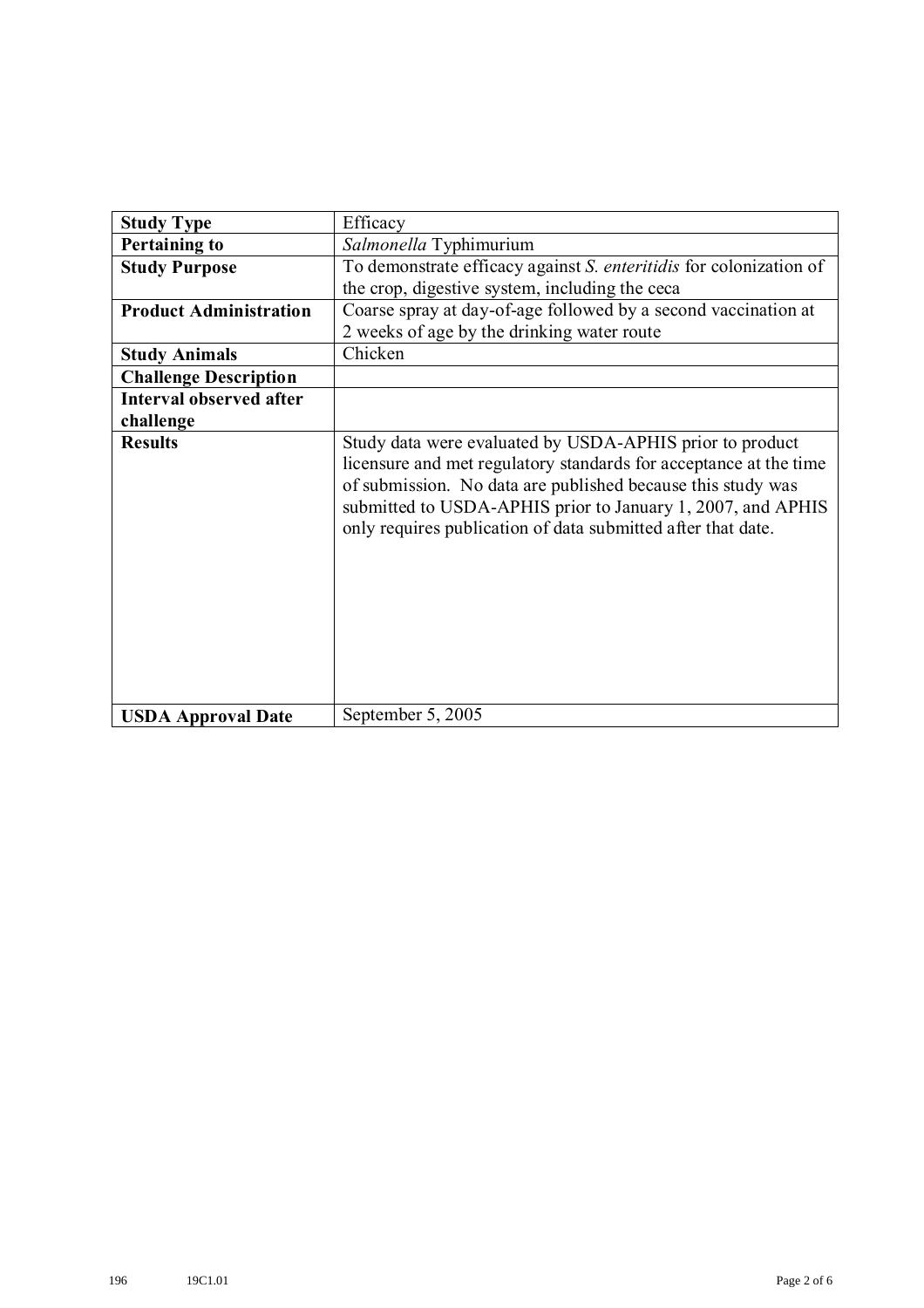| <b>Study Type</b>             | Efficacy                                                                                                                                                                                                                                                                                                                    |
|-------------------------------|-----------------------------------------------------------------------------------------------------------------------------------------------------------------------------------------------------------------------------------------------------------------------------------------------------------------------------|
| <b>Pertaining to</b>          | Salmonella Typhimurium                                                                                                                                                                                                                                                                                                      |
| <b>Study Purpose</b>          | To demonstrate efficacy against S. enteritidis for colonization of<br>internal organs                                                                                                                                                                                                                                       |
| <b>Product Administration</b> | Coarse spray at day-of-age followed by a second vaccination at<br>2 weeks of age by the drinking water route                                                                                                                                                                                                                |
| <b>Study Animals</b>          | Chicken                                                                                                                                                                                                                                                                                                                     |
| <b>Challenge Description</b>  |                                                                                                                                                                                                                                                                                                                             |
| Interval observed after       |                                                                                                                                                                                                                                                                                                                             |
| challenge                     |                                                                                                                                                                                                                                                                                                                             |
| <b>Results</b>                | Study data were evaluated by USDA-APHIS prior to product<br>licensure and met regulatory standards for acceptance at the time<br>of submission. No data are published because this study was<br>submitted to USDA-APHIS prior to January 1, 2007, and APHIS<br>only requires publication of data submitted after that date. |
| <b>USDA Approval Date</b>     | May 21, 1997                                                                                                                                                                                                                                                                                                                |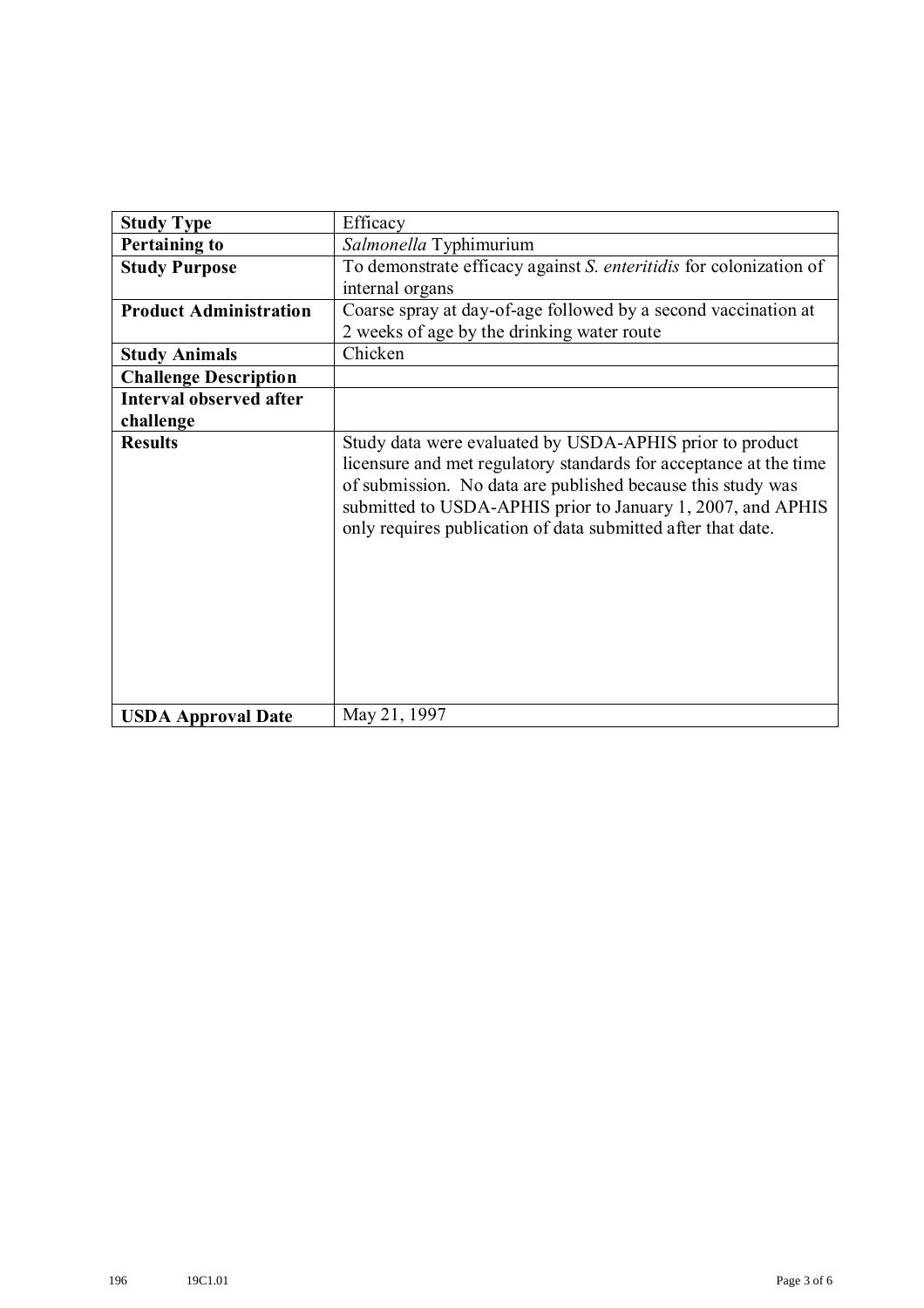| <b>Study Type</b>             | Efficacy                                                                                                                                                                                                                                                                                                                    |
|-------------------------------|-----------------------------------------------------------------------------------------------------------------------------------------------------------------------------------------------------------------------------------------------------------------------------------------------------------------------------|
| <b>Pertaining to</b>          | Salmonella Typhimurium                                                                                                                                                                                                                                                                                                      |
| <b>Study Purpose</b>          | To demonstrate efficacy against S. heidelberg for colonization of                                                                                                                                                                                                                                                           |
|                               | internal organs                                                                                                                                                                                                                                                                                                             |
| <b>Product Administration</b> | Coarse spray at day-of-age followed by a second vaccination at                                                                                                                                                                                                                                                              |
|                               | 2 weeks of age by the drinking water route                                                                                                                                                                                                                                                                                  |
| <b>Study Animals</b>          | Chicken                                                                                                                                                                                                                                                                                                                     |
| <b>Challenge Description</b>  |                                                                                                                                                                                                                                                                                                                             |
| Interval observed after       |                                                                                                                                                                                                                                                                                                                             |
| challenge                     |                                                                                                                                                                                                                                                                                                                             |
| <b>Results</b>                | Study data were evaluated by USDA-APHIS prior to product<br>licensure and met regulatory standards for acceptance at the time<br>of submission. No data are published because this study was<br>submitted to USDA-APHIS prior to January 1, 2007, and APHIS<br>only requires publication of data submitted after that date. |
| <b>USDA Approval Date</b>     | May 21, 1997                                                                                                                                                                                                                                                                                                                |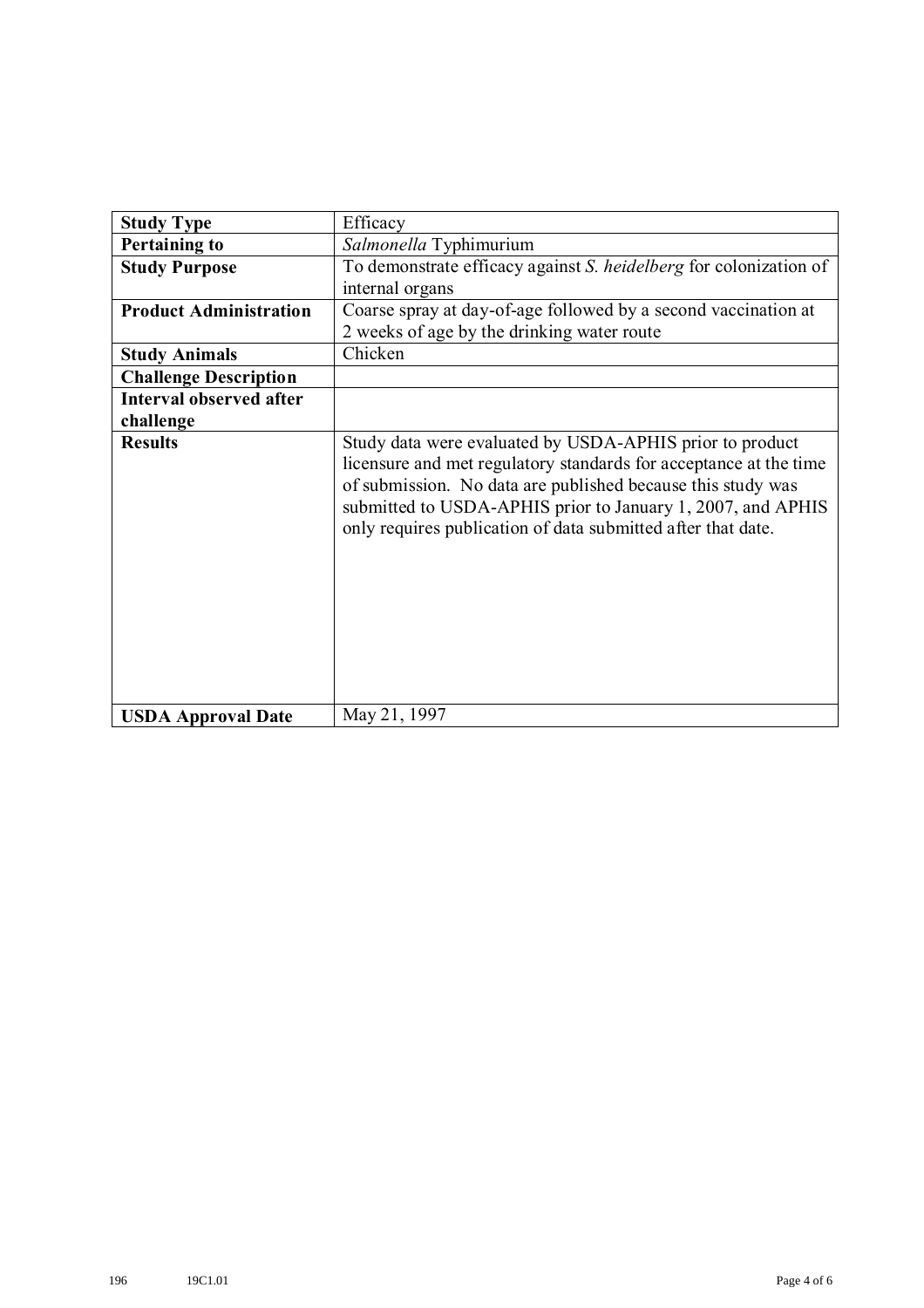| <b>Study Type</b>             | Efficacy                                                                                                                                                                                                                                                                                                                    |
|-------------------------------|-----------------------------------------------------------------------------------------------------------------------------------------------------------------------------------------------------------------------------------------------------------------------------------------------------------------------------|
| <b>Pertaining to</b>          | Salmonella Typhimurium                                                                                                                                                                                                                                                                                                      |
| <b>Study Purpose</b>          | To demonstrate efficacy against S. typhimurium colonization of<br>internal organs                                                                                                                                                                                                                                           |
| <b>Product Administration</b> | Coarse spray at day-of-age followed by a second vaccination at<br>2 weeks of age by the drinking water route                                                                                                                                                                                                                |
| <b>Study Animals</b>          | Chicken                                                                                                                                                                                                                                                                                                                     |
| <b>Challenge Description</b>  |                                                                                                                                                                                                                                                                                                                             |
| Interval observed after       |                                                                                                                                                                                                                                                                                                                             |
| challenge                     |                                                                                                                                                                                                                                                                                                                             |
| <b>Results</b>                | Study data were evaluated by USDA-APHIS prior to product<br>licensure and met regulatory standards for acceptance at the time<br>of submission. No data are published because this study was<br>submitted to USDA-APHIS prior to January 1, 2007, and APHIS<br>only requires publication of data submitted after that date. |
| <b>USDA Approval Date</b>     | May 21, 1997                                                                                                                                                                                                                                                                                                                |